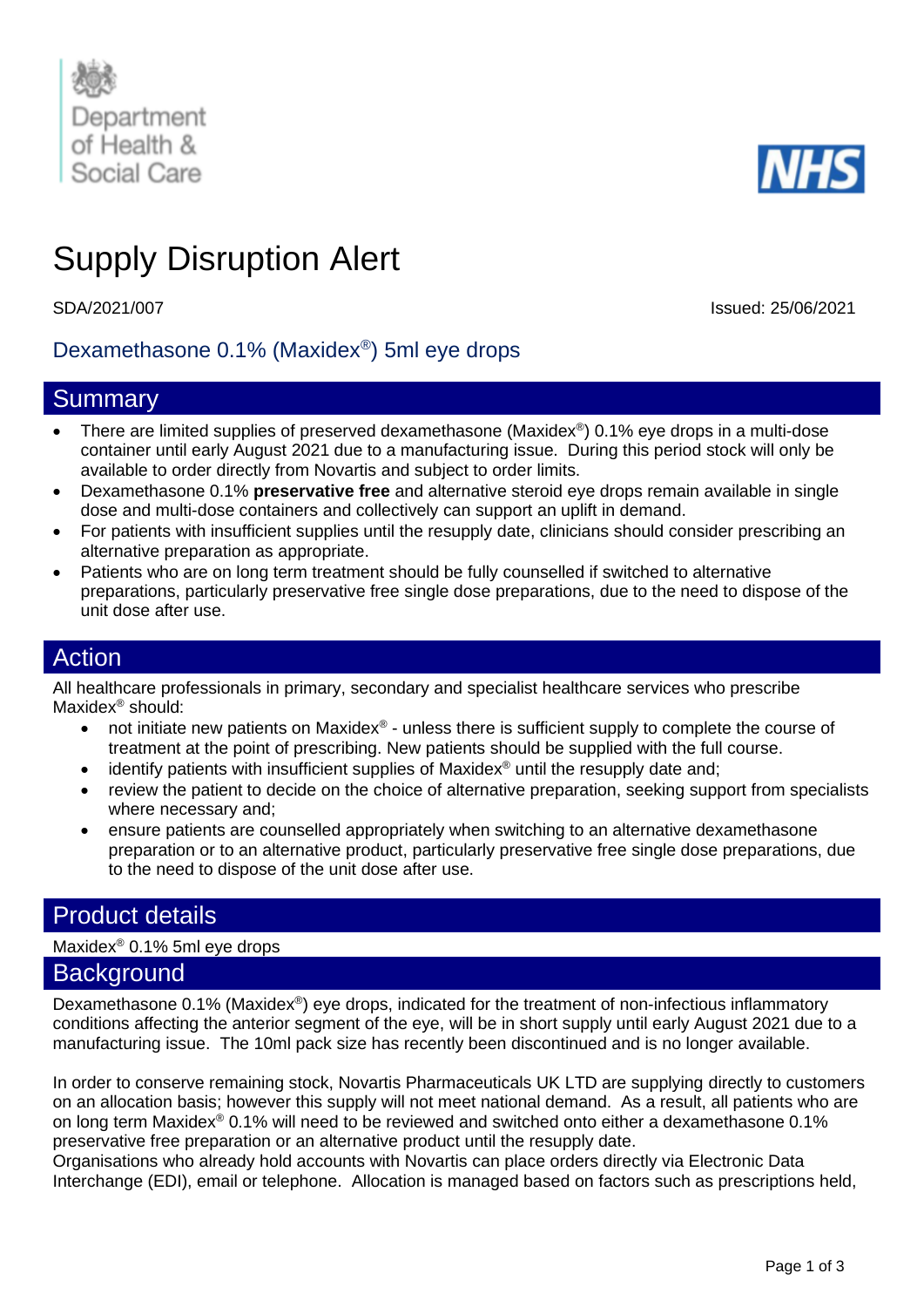stock availability and order history. If an organisation needs to set up a new account, it can be done in one day by emailing Novartis Customer Care: [novartis.customercare@novartis.com.](mailto:novartis.customercare@novartis.com) A registration form will need to be completed and prescription data may be requested so that products can be released against an allocation.

# Supporting Information

Alternative available dexamethasone 0.1% preservative free products:

- Dexafree (dexamethasone) 1mg/1ml eye drops 0.4ml unit dose Thea Pharmaceuticals LTD
- Dropodex (dexamethasone) 0.1% eye drops 0.4ml unit dose Rayner Pharmaceuticals LTD
- Minims dexamethasone 0.1% eye drops 0.5ml unit dose Bausch & Lomb (UK) LTD
- Eythalm (dexamethasone) 1mg/ml eye drops 6ml Aspire Pharma LTD

Alternative available steroid eye drops:

- Betnesol (betamethasone) 0.1% eye drops 10ml RPH Pharmaceuticals AB
- Vistamethasone (betamethasone) 0.1% eye drops 5ml and 10ml Martindale Pharmaceuticals LTD
- Pred Forte (prednisolone) 1% eye drops 5ml and 10ml Allergan LTD

Supporting clinical information as advised by the Royal College of Ophthalmology:

- consider using prednisolone 1% eye drops for patients post cataract surgery,
- consider using dexamethasone 0.1% preservative free or prednisolone 1% eye drops for management of uveitis flare ups or patients who are immediately post corneal transplant;
- consider using betamethasone 0.1% eve drops for conditions that require less frequent administration such as keratitis, allergic flare ups and longer-term maintenance doses

Further product specific and dosing information is available from the following sources:

- [SPC Dexafree \(dexamethasone\) 1mg/1ml eye drops 0.4ml unit dose](https://www.medicines.org.uk/emc/product/5343/smpc)
- [SPC Dropodex \(dexamethasone\) 0.1% eye drops 0.4ml unit dose](https://www.medicines.org.uk/emc/product/5132/smpc)

[SPC Minims dexamethasone 0.1% eye drops 0.5ml unit dose](https://www.medicines.org.uk/emc/product/3742/smpc)

[SPC Eythalm \(dexamethasone\) 1mg/ml eye drops 6ml](https://www.medicines.org.uk/emc/product/9227/smpc)

[SPC Betnesol \(betamethasone\) 0.1% eye drops](https://www.medicines.org.uk/emc/product/9172/smpc)

[SPC Vistamethasone \(betamethasone\) 0.1% eye drops](https://www.medicines.org.uk/emc/product/3395/smpc)

[SPC Pred Forte \(prednisolone\) 1% eye drops](https://www.medicines.org.uk/emc/product/1354/smpc)

# **Distribution**

If you are responsible for cascading these alerts in your organisation, these are our suggested distribution lists.

#### **Trusts (NHS boards in Scotland)**

CAS and SABS (NI) liaison officers for onward distribution to all relevant staff including:

- A&E consultants
- A&E departments
- A&E nurses
- All departments
- Chief pharmacists
- Clinical governance leads
- Clinical Procurement Specialists
- Community hospitals
- Community nurses
- Community children's nurses
- Day surgery units
- District nurses
- **EBME** departments
- Emergency Preparedness and Response officer
- Equipment stores
- Equipment libraries and stores
- Hospital pharmacies
- Hospital pharmacists
- Intensive care medical staff/paediatrics
- Intensive care nursing staff (adult)
- Intensive care nursing staff (paediatric)